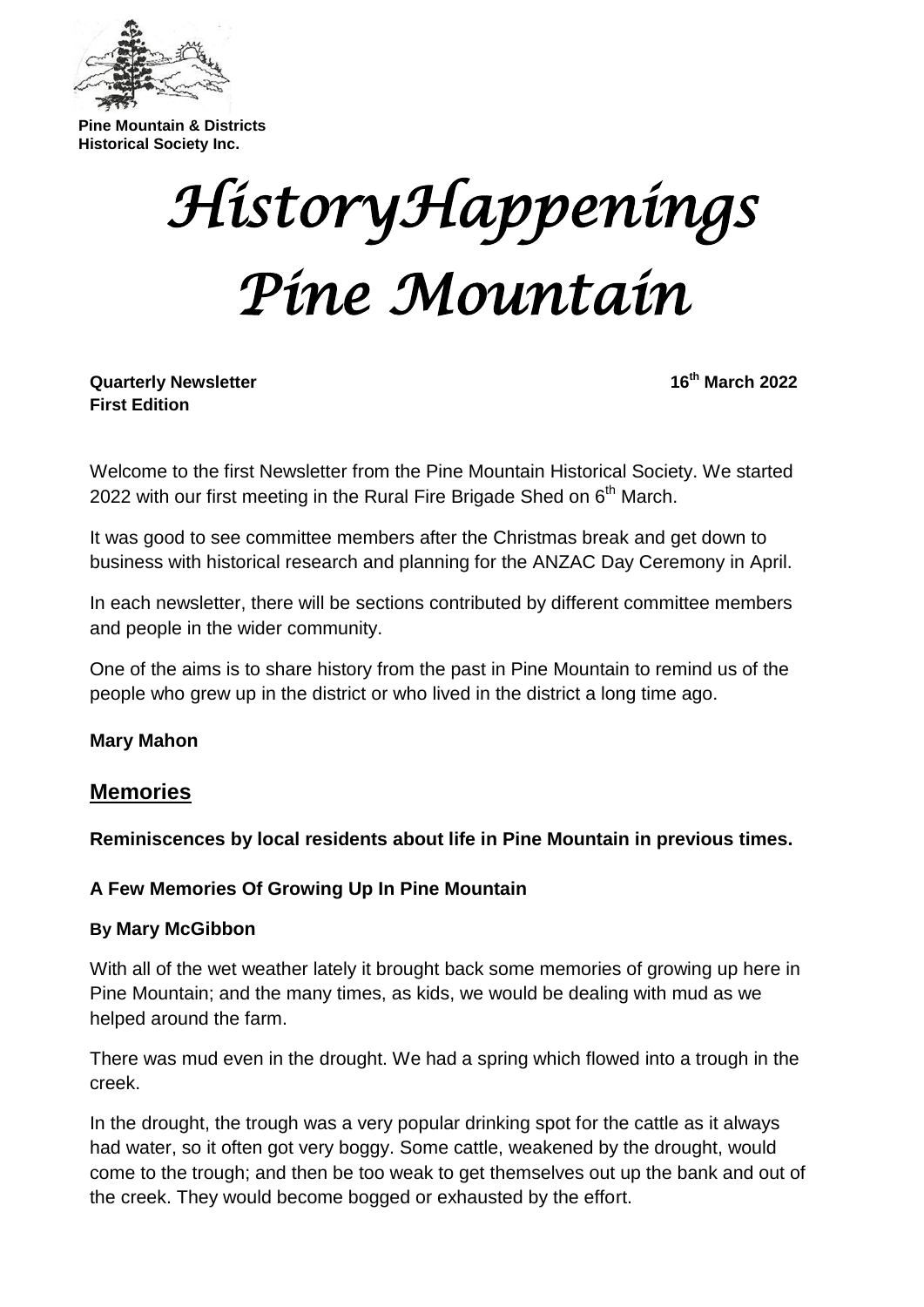I remember one particular evening when it was very dark. We had little light and spent the whole evening down in the creek bed helping Dad to try and get a cow up on her feet; and out of danger before she got too weak in the legs as she was lying on cold boggy ground.

Then there was the mud that came in the wet weather. The cow yard would become a quagmire, churned up by the milking herd as they waited to be milked.

I remember as kids we always wore rubber boots in the cow yard. When the yard was wet it was common to get the boots so stuck in the mud that a step forward would find my boot stuck firm; and my foot out of the boot and plunged into the deep mud up to the shins.

It was a nasty soup of mud and cow manure.

Wet days in the cow yard were no fun. There was the thick mud and the cows walked everywhere through it; and then as most country kids who helped in the cow yard will remember, the smell of wet cow. I also remember the cruel swish of a wet, muddy burrfilled tail across the face. It was so painful.

The unsealed roads were often a case of slip and slide to get through the best way you could. We knew those patches of the road that offered very little traction and other parts that would hold you fast in a soft bog.

The big hill on Mahons Road was a challenge for many a car back then and Dad often went out to give a tow to a struggling motorist. As kids we would listen for the familiar sound of a car working hard to get up the hill. It was always a relief when they made it.

When we came back to live at Pine Mountain, we stayed in the old family home for a few months. It was funny to me that the sound of a car coming up that hill brought back the memories of cars struggling to make it up.

It's fun to take a trip down Memory Lane now; and interesting to see what triggers those childhood memories.

# **History Snippets**

#### **Origin of Place Names in Pine Mountain**

#### **The Bog Hole**

The Bog Hole Reserve is at the corner of Stokes Rd and Russell's Rd, Pine Mountain.

It got its name from the wives of the early Irish settlers in the last quarter of the  $19<sup>th</sup>$ century.

Each week, these Irish women would gather at Sandy Creek to wash the clothes for their family. In those days, the creek was a permanent water course with clear, fresh water.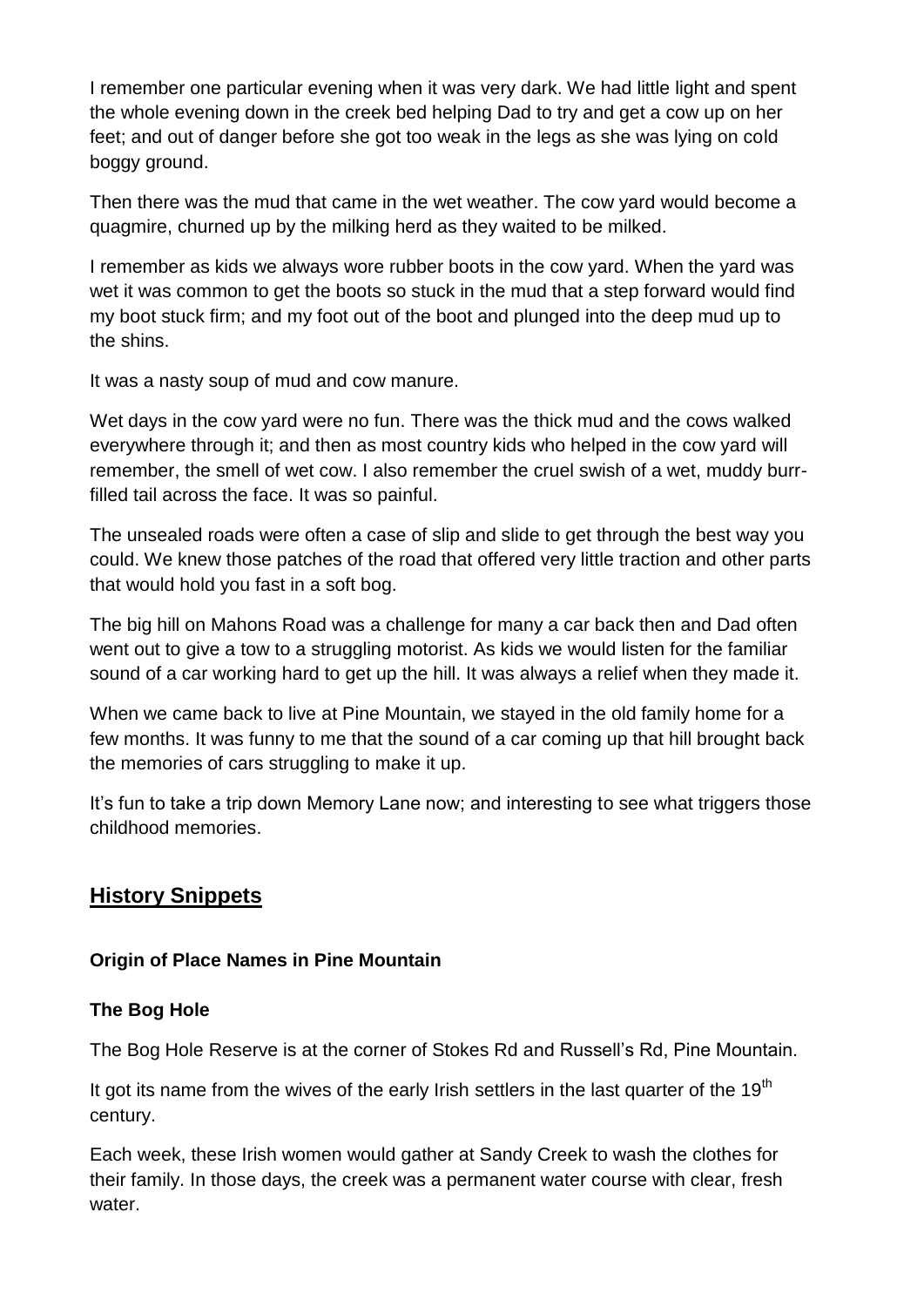On the top side of the creek was a large, flat rock where the women would spread their clothes out to be washed. They would wet the clothes and rub them with handmade soap before rinsing them in the clear water of the nearby creek.

The Bog Hole is now a Council Reserve with a picnic shed, trees and a park. This area is still serving the Pine Mountain Community. Each day, the school bus collects children from the Bog Hole Reserve and takes them to schools in Ipswich, returning them in the afternoon. Parents, when you collect your children from the bus, think of the Irish wives of the early settlers of over 150 years ago, who met to chat and do their washing.



## **Past Times in Pine Mountain**

*Queensland Times, Ipswich Herald and General Advertiser (Qld. 1861 – 1968)* **Thu 4 March 1873 Page 3**

## **PINE MOUNTAIN**

#### **From our correspondent**

*"It never rains but it pours" is a truism which, with few exceptions, may be applied to Southern Queensland. In this district may have been seen, anytime during the few months preceding the month of February, groups of disconsolate and forlorn farmers gazing with troubled and anxious countenances alternately upon the burnt up and scanty herbage and the languishing crops and the cloudless sky above, hoping and praying for a small supply of that indispensable element for the healthy nourishment of animal and vegetable life. Within three weeks after that long and parching drought had broken up more rain has fallen, than, if distributed at regular intervals, would have amply sufficed to have watered the surface of the Earth for one year or more. Such is the extremes to which our Australian climate is liable – extremes which necessarily bear more heavily upon the farming class than any other.*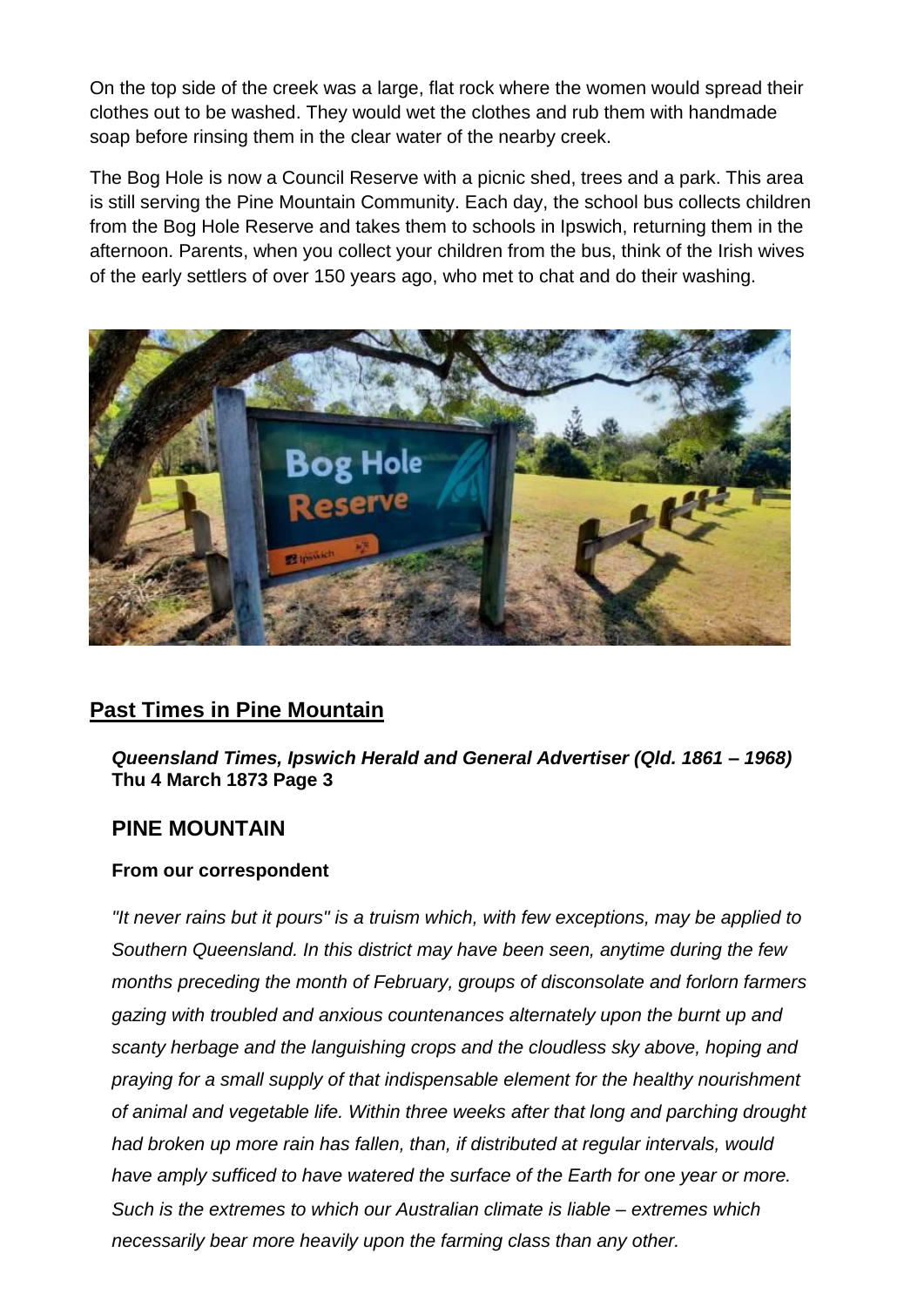*Maize is the principal crop in the district this season. The very unfavourable weather in Spring for planting cotton, and the low price combined, prevented the farmers from planting it to any extent. The crops will not exceed thirty acres in the whole district, and is late, but looking well.*

*Land which is ploughed and cultivated by horse labour is much better adapted to withstand the destructive effects of droughts than land still under stumps and cultivated by hand-labour. Consequently crops of maize which were well cultivated and the surface stirred at regular intervals by the horse hoe, although no weeds appeared, have produced crops far beyond the expectations of many, considering the very dry season, and will, I trust, give a fair return for labour expended.*

*Cattle have kept in very fair condition, although the long protracted drought caused great anxiety for winter feed. The copious rains, however, which have fallen during the last few weeks have removed all uneasiness on that score. Rain commenced here on Monday afternoon, and on Tuesday it fell in torrents the whole day. Light rains then continued to fall, with slight intermissions, until Friday morning, when it again fell in torrents, accompanied by a very heavy gale of wind, which did considerable damage to the maize crop; but it will recover the damage to a great extent if dry weather succeeds. There is very little other damage sustained, except small portions of fencing being washed away in several places. Altogether, we in this district have much reason to express our thanks and gratitude to the Supreme Disposer of Events for our small share of the great calamities which have befallen our fellow colonists in other less favoured localities.* 

*The farm of Mr. Hill on the banks of the Brisbane River and a few other farms on Sandy Creek must have suffered considerable damage. Very distressing reports also come from the Upper Brisbane, where a great portion of the crops incompletely submerged; but the amount of damage sustained will not be known until the flood subsides, which has been rapidly falling since 6 o'clock on Sunday morning.*

*The weather is still showery, but there is every probability of it soon clearing up, which will enable the farmers to prepare their land for winter crops, which operation the late rains had entirely suspended.*